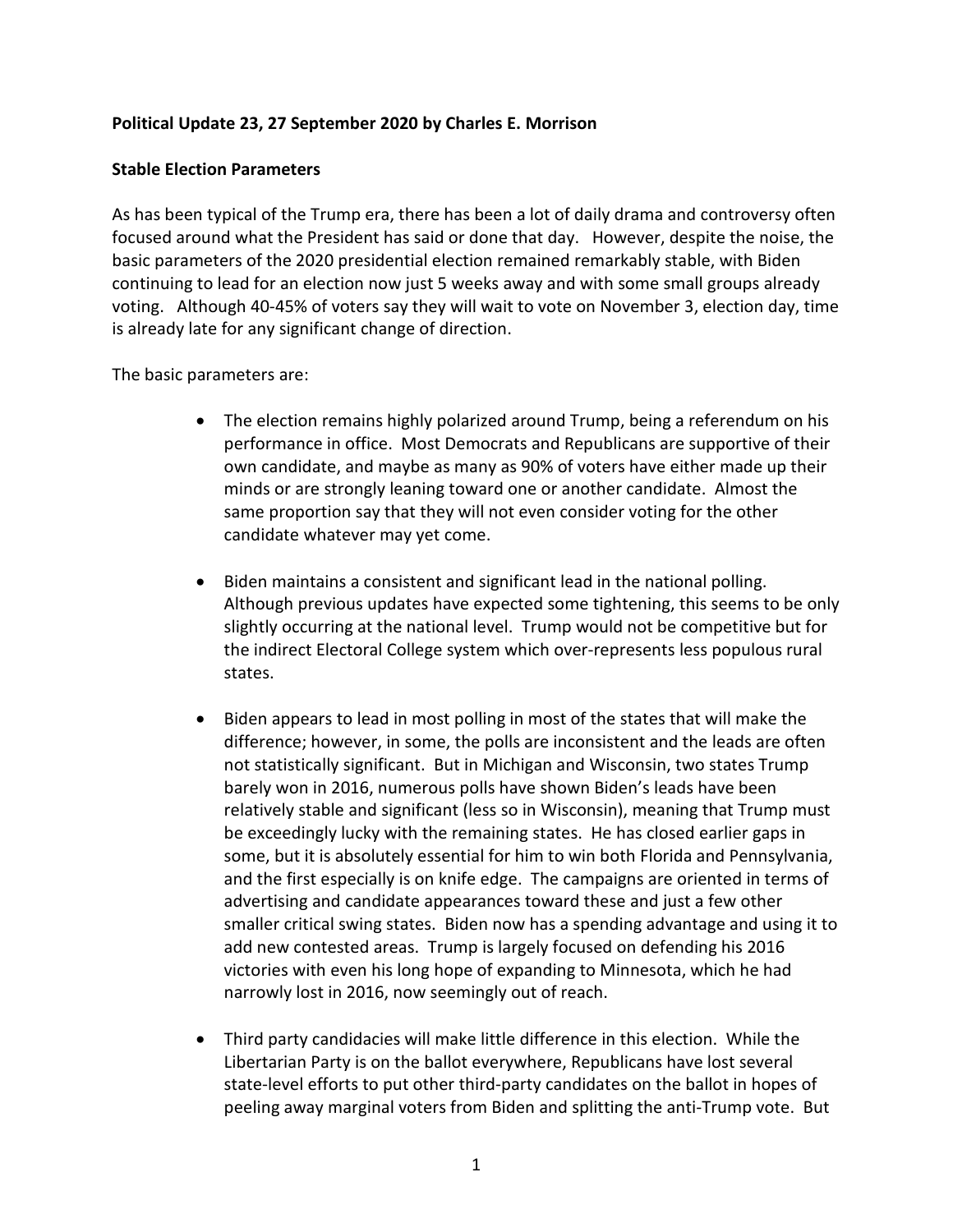even if they had been more successful, the election is polarized around Trump, with the anti-Trump forces coalesced around Biden.

• Trump's efforts to characterize Biden as mentally challenged, weak on law and order, or a radical socialist have had little effect, and are unlikely to. They have mainly appealed to people already supporting Trump or highly likely to. They may even have done some damage to the President as they fortify an image of being his being desperate, loose with facts, highly partisan, and personally rude or "unpresidential." Women and more educated voters seem most offended by the style.

Aside from these parameters, most of the earlier September "surprises" favored Biden rather than Trump, particularly a story that Trump referred to American service personnel who had died in battle as "losers" and "suckers" and author Bob Woodward's revelations that Trump in February and March spoke to him unguardedly about the seriousness of the pandemic and also his efforts to play it down publicly. Unluckily for Trump, Woodward had tapes to prove it, and it strengthened his critics' narrative that Trump knew better and willfully downplayed the epidemic for personal advantage. Trump or his associates and family members also suffered from numerous public relations and legal setbacks. Two more recent surprises - the death of Justice Ruth Bader Ginsburg and New York Times revelations concerning Trump's taxes – bear special attention for potential impact on the race.

## **The Death of Justice Ginsburg and the Looming Supreme Court Fight**

With the pandemic stubbornly remaining, the most important and almost last opportunity for Mr. Trump to shift the direction of the election seemed to be the debates, particularly the first debate on Tuesday, September 29, and this may still be the case. However, the death of liberal Supreme Court Justice Ruth Bader Ginsburg on September 18 provided a possibly a new opportunity to redirect political debate from the pandemic and toward a touchstone issue with many conservatives. The death was hardly a black swan event since Ginsburg had been gravely ill for some time. But by coming just 46 days before the election, it provided just enough time to use the Republican Senate majority to rush through approval of a conservative replacement.

The President and his party hoped an appointment would remind conservatives of the importance of having a Republican president, motivate their voting, and ensuring a conservative Court majority for years ahead. Trump himself also noted that it could help to have a new justice in place in case 2020 election controversies ended up with the Supreme Court. At the same time, the haste is an implicit admission that the Republican presidency and Senate majority are severely threatened.

It is certainly Constitutional for the President to propose and the Senate approve a replacement quickly. But there are several other ways to evaluate the appointment: Is it appropriate coming so close to the election? Will it help it help Trump politically? And aside from immediate considerations, is it good for the country?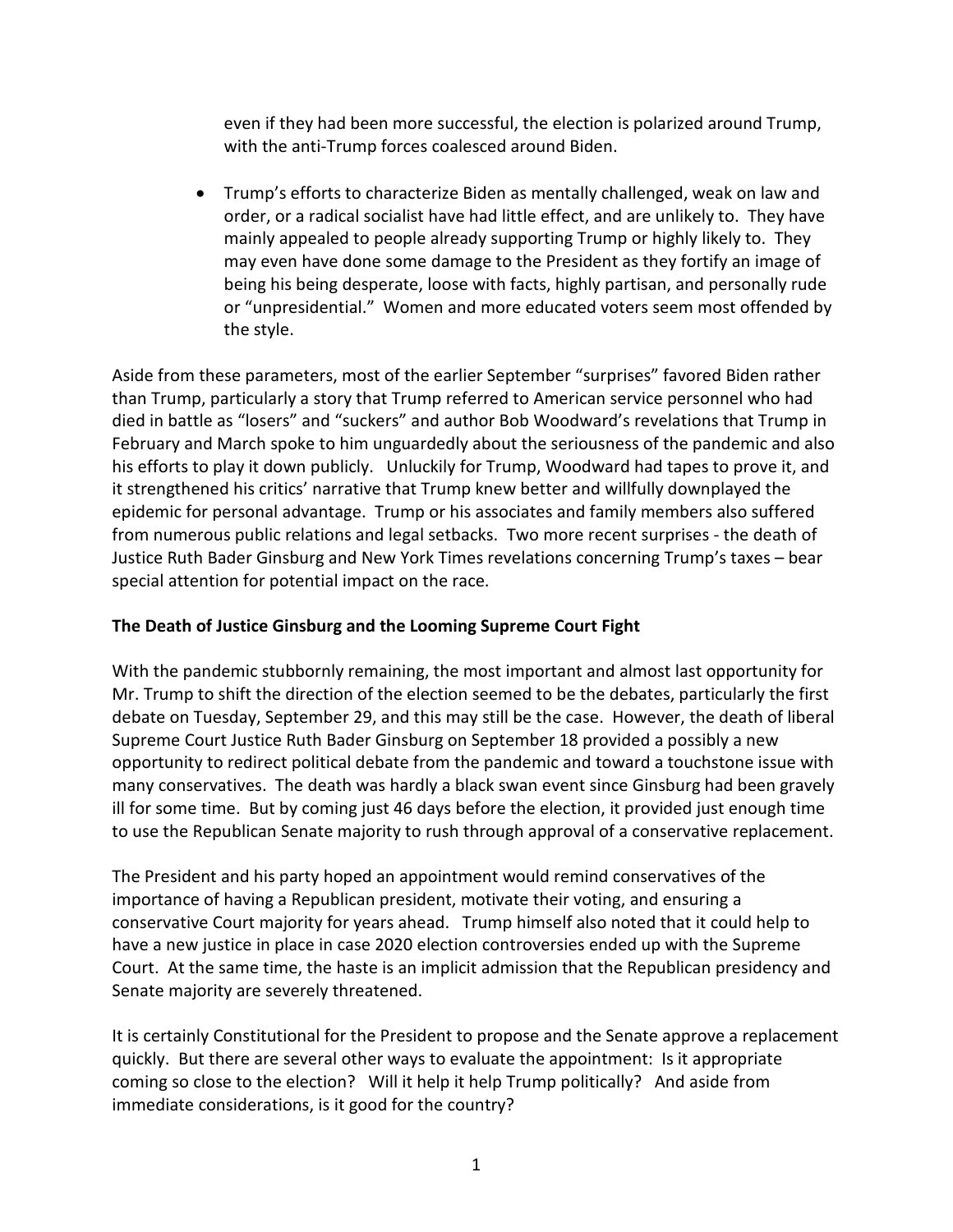As for the appropriateness, the traditional admonition that heirs should not be fighting over the inheritance until "the body gets cold" was hardly in evidence. Justice Ginsburg was highly respected and an even iconic figure, a Bill Clinton appointee of a somewhat less partisan era, who had been confirmed in 1993 by a Senate vote of 96-3. Trump paused until September 26, the day after the Ginsburg memorials, to announce his selection of conservative-leaning Appellate Court Judge Amy Coney Barrett, but the news leaked out earlier. The hypocrisy of rushing the appointment was highlighted because in 2016 the Republicans had refused to proceed with an Obama appointment ten months before the election on the grounds that the voters should decide. No justice had ever been appointed this close to an election, even as people are already voting, and none in recent times has been approved in so short a period as available.

As for the politics, polling suggests a majority of the public does not favor rushing ahead. An overwhelming number of Republicans do in order to consolidate a conservative Court majority, while 90% of Democrats and most independents are opposed. Aside from the diversionary effect, the President hopes the appointment of Barrett, a Catholic and mother of seven, may help him with women and Hispanics. Democrats seem disinclined to argue against Barrett on the basis of her religious views and possible impact on abortion, and more likely to focus on Republican political hypocrisy and how Barrett's conservative Constitutional views (focused on the original meaning of the document) might affect the future of Obama's Affordable Care Act, undermining health insurance for millions.



Source: Survey of U.S. adults conducted July 10-15, 2019. PFW RESEARCH CENTER

With respect to the good of the country, the Supreme Court is the most respective branch of government and has enjoyed some image for nonpartisanship in a partisan era. Last year a Marquette Law School poll found that some 57% approved its job performance, similar to Pew's finding to the left, compared to 22% for the Congress and 21% for the presidency. Two-thirds thought the Court more was guided by law rather than politics or ideology. Before Ginsburg's death, the 5 justices appointed by Republican presidents and 4 appointed by Democrat presidents more or less reflected the internal social divisions, especially since Chief Justice John Roberts, a conservative, sometimes sided with the more liberal minority. A change to a 6-3

composition in favor of conservatives, however, without prospect of another appointment soon again, shifts the court from being a social balancer to instead becoming a potential political instrument thwarting majority rule. This shift would be another blow to the political center in the United States.

The Democrats have virtually no chance to stop the appointment as long as the President and Senate Republicans are determined to push it through. Biden, wanting to project himself as a calming influence and hoping to keep focused on the pandemic and its economic effects, seems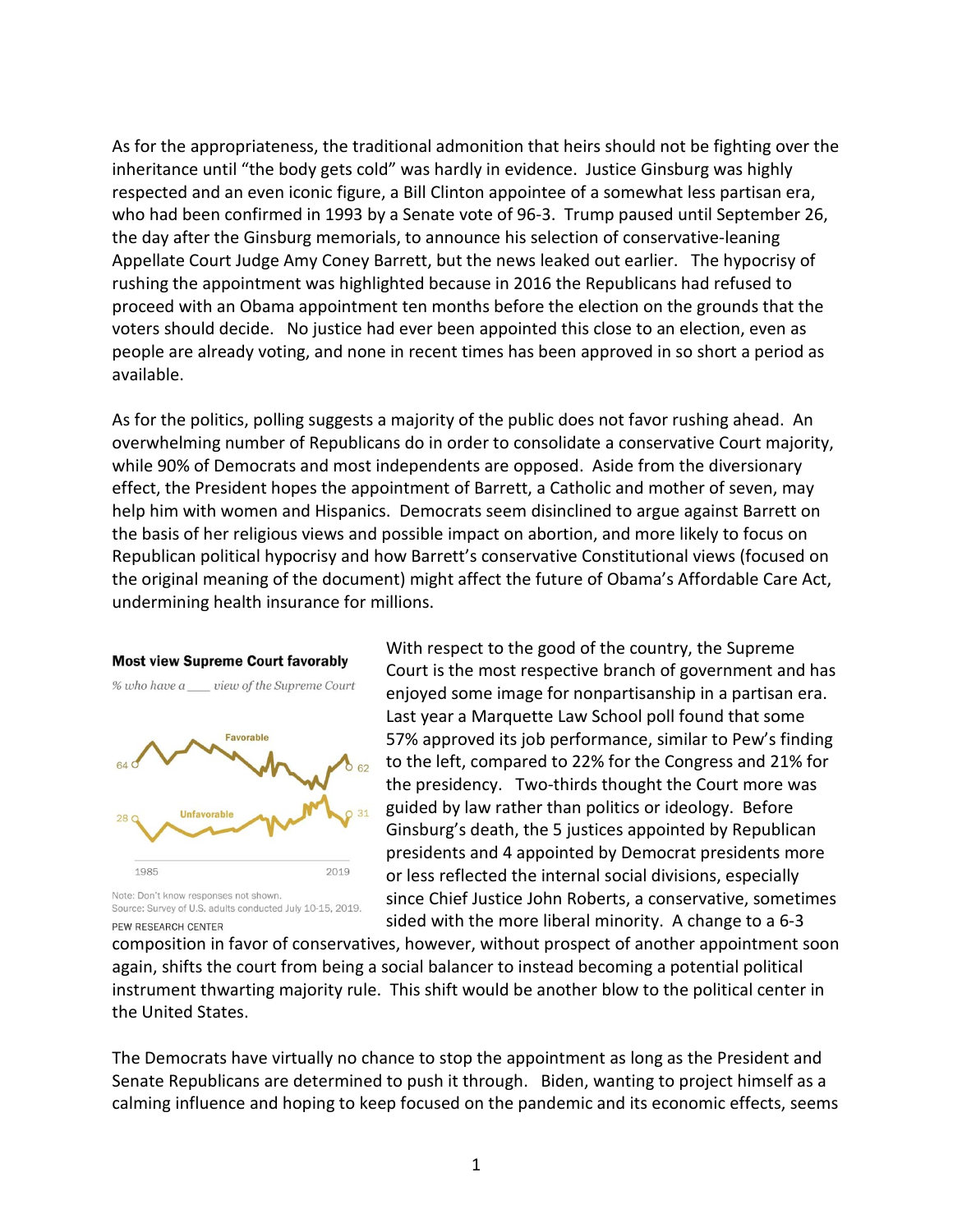to want downplay the appointment. As an institutionalist, he probably also will not want to respond to speculation bubbling in some liberal circles as to whether the Democrats should add another justice should they win both the presidential election and hold next year's Senate majority.

The Barrett confirmation may have more implications for tight Senate races than for the presidential election. Since voters are often motivated more by what they are against than what they are for, the positive effect of a controversial appointment may accrue more for Democrats. Angry Democrats around the country did respond almost immediately with huge donations of money to the opponents of Republican Senate majority leader Mitch McConnell and Judiciary Chair, Lindsay Graham. The latter is surprisingly involved in a close race, and he used the occasion of a Fox News interview to appeal to the audience to send him campaign donations.

Although McConnell has a reputation for being a shrewd political operator, he may have endangered his own status a majority leader by placing Republicans in Maine, Colorado, Arizona, North Carolina, and elsewhere in the uncomfortable positions of having to vote prior to November 3.

# **Trump Tax Returns**

On September 27, the New York Times released the results of a long inquiry into Trump's financial records, which have been withheld from the public, and it promises more. These show



that Trump's business losses and deductions for his opulent lifestyle offset his income to the point of no payments in most recent years. In 2016 and 2017, the first year of his presidency, Trump paid \$750 each year in personal taxes, much less than most American workers, and he paid much more to some foreign countries, including the Philippines and India, than to the United States. In the previous ten years, he had paid no taxes at all, and over an 18-year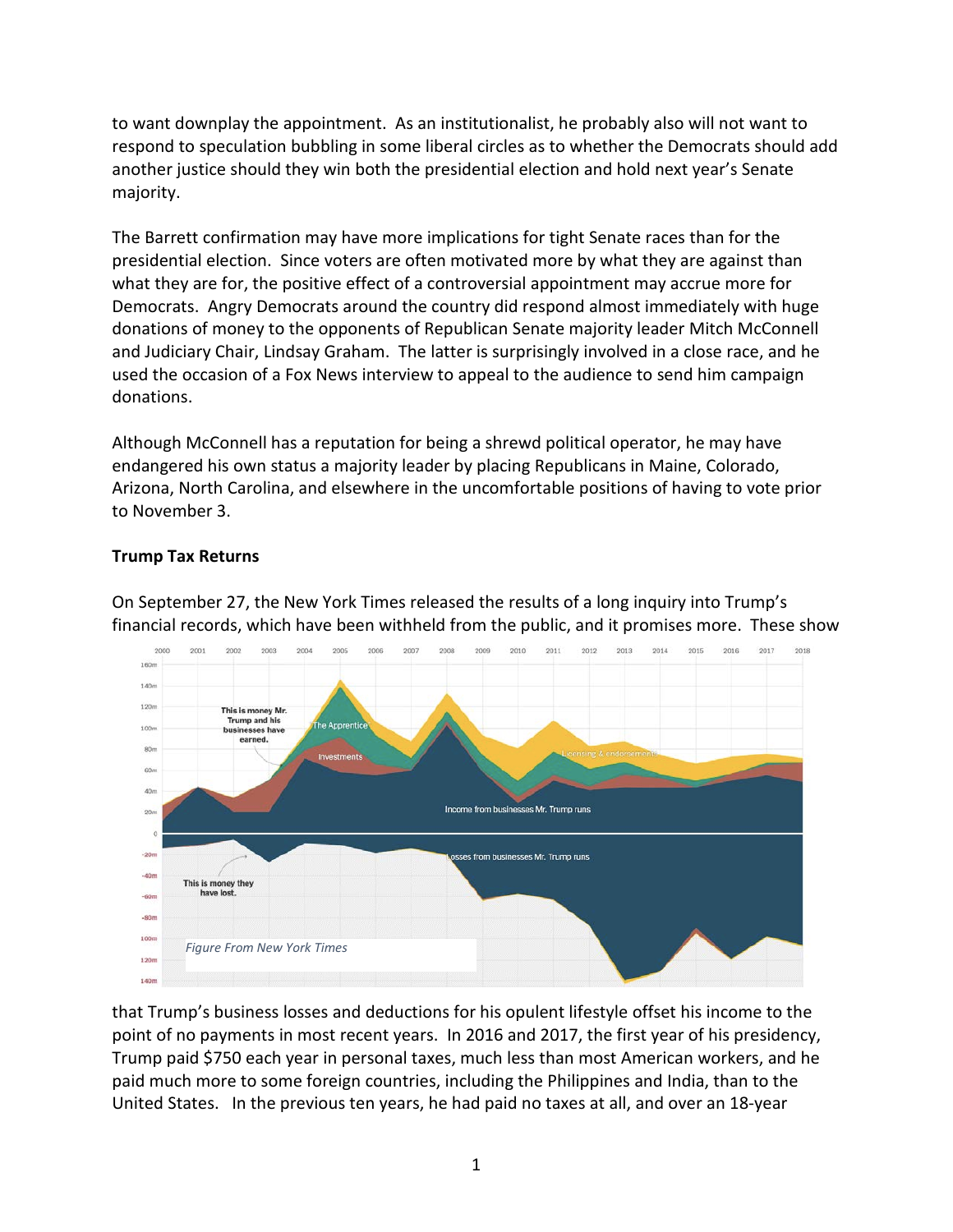period, he paid only a fraction of what others in his income category paid. Aside from the question of fairness, Trump's overall finances appeared close to reckless, with significant debts, much of it to foreign entities that also provide a large share of his income, and much due for repayment soon.

While providing shocking details, the revelations came as little surprise to most close observers; Hillary Clinton had speculated in 2016 that Trump's reluctance to release returns was because he had paid virtually no taxes. Trump immediately labeled the Times' story as "fake news," and his lawyers insisted he has paid "tens of millions," leaving the question of why he would continue to hide the records to prove it. The Times does not plan to release the documents it has for fear of revealing its sources, and because of this, many Trump supporters will believe the story unverifiable and only concocted for election purposes. And apart from that, many of them have already discounted Trump's character, alleged escapades with multiple women, and his finances because they like his bluntness or the direction of his policies. Thus, the tax story will probably have no significant impact on the overall national shape of the election. However, it obviously provides ammunition for Democratic ads, which began almost immediately, and is one more factor that might make a difference in the most hotly contested races at the state level. It may also moderately deter Trump from making as full an attack on what he believes are Biden's ethical problems in the debates as he had been planning.

### **The First Debate**

The debates are the only opportunity for the two candidates to confront each other head-tohead in an unscripted setting. The first part of the first debate will probably be the most heavily watched, and it comes before most voting, even mailed absentee voting.

Aside from the Supreme Court appointment, the six-part debate will focus on the two candidates' record, the pandemic, the economy, election integrity, and race and urban violence according to moderator, Fox News' Chris Wallace, who has a reputation for asking tough questions. The week-end tax story will undoubted also play a role.

Usually the debates are an opportunity for the challenger to show he/she is capable of standing on the same stage as the incumbent and able to handle the same issues effectively. In this case, the roles are oddly reversed as the President needs the debates more than his challenger to try to change the dynamic of the race. He is said to want to be on the attack and to bring Biden's record and fitness for office to the top of the agenda, but this misses a central point – that the election is basically about Trump and his record.

The avalanche of unfavorable public relations stories in the past month, has continued to put the President on the defensive about his record. Biden will try to keep the debate focused just there, and to avoid the inevitable provocations that Trump will bring his way. Biden does not have a reputation as a strong or flashy debater, but he wants to show he is on top of the issues and civil in demeanor. In contrast to Trump, he does not need a stellar performance or a knock-out blow. And he set aside time to prepare. Trump's preparations are less clear, but he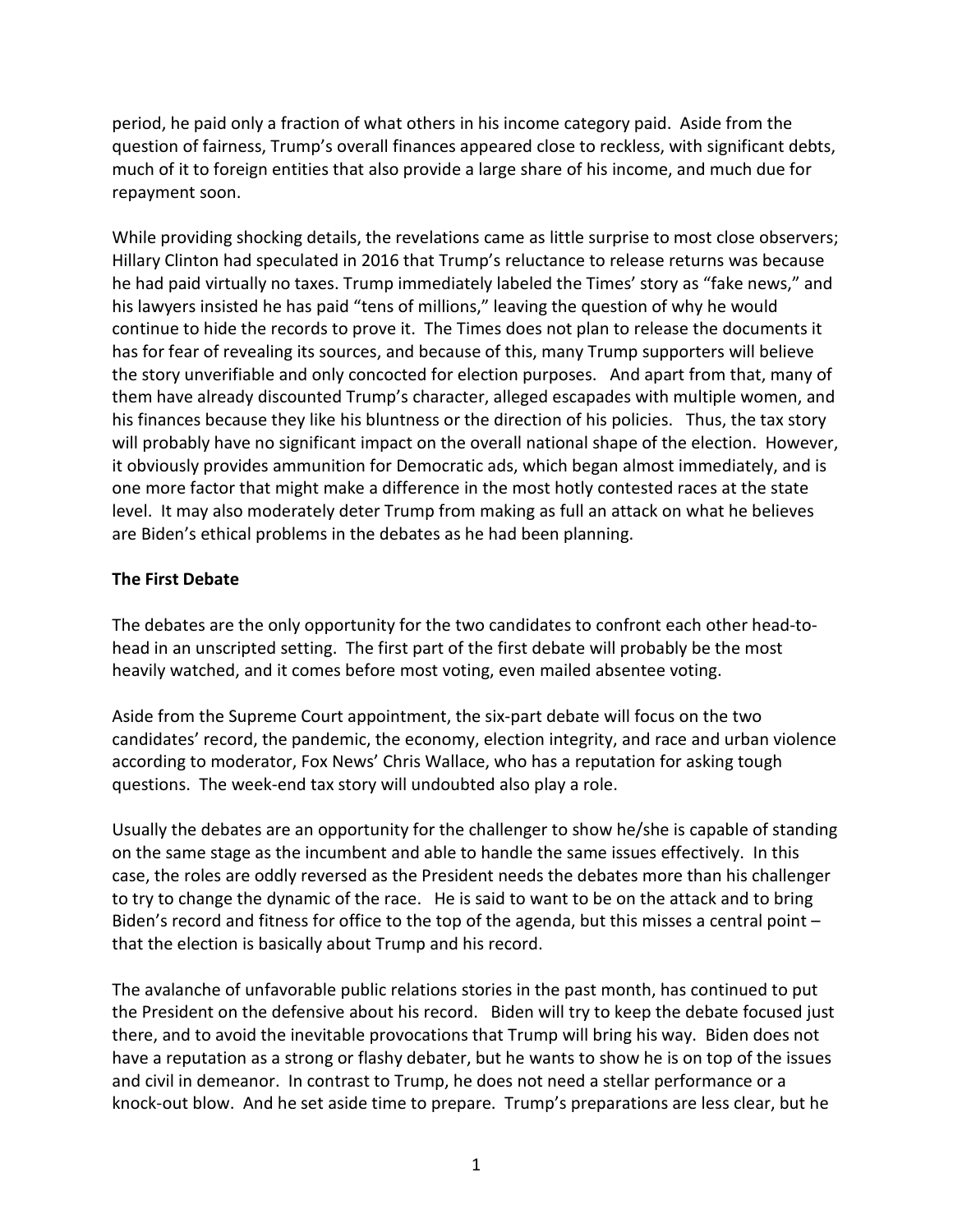still seems unable to fix on a credible avenue of attack on Biden. Some believe that his efforts to portray the former vice president as lethargic or even senile have actually helped Biden by setting low expectations.

Why is foreign policy not on the list of topical areas for this debate? Undoubtedly aspects will be brought up under other headings, such as the candidates' records and their overall visions, in which alliance relations, climate change, and toughness with adversaries may all come up. But aside from stylistic differences, and Biden's commitment to international institutions and processes, there is less to debate about than on domestic policy, where the candidates' views on the roles and responsibilities of government provide a major contrast. These are also the issues most on top of the domestic public's minds.

Assuming that no one collapses on the stage, the likely outcome of the debate is that partisans of both candidates will believe their candidate won. But in the few states where only very marginal shifts of mindsets or of motivations to vote may affect the outcome, debate performance could make a critical difference.

### **Election Outcomes**

At this point in the political cycle, there seem to be three possible outcomes: a narrow Trump victory based on small margins in some critical states similar to 2016, a narrow Biden Electoral College victory based on small margins in critical states having peeled away 3 or 4 from Trump's 2016 victory, and an overwhelming Biden victory based on a large popular vote margin of 4-6%, and victories in several critical states that would result in a significant Electoral College vote.

As argued previously, a narrow Trump victory or an overwhelming Biden victory would be the least controversial from the standpoint of a smooth transition of power, but the middle outcome of a narrow Biden victory is probably the most likely. Trump's refusal to commit to a smooth transition has increased anxieties about an election that is manipulated or stolen, but despite Trump's disregard for traditional norms, this should be discounted to some extent. Trump remains an inexperienced politician who cannot quite figure out how to admit that he could lose a fair election without conceding an advantage to his opponent.

Most of the efforts to constrain voting have come well before the election. Because it is so critical, Florida provides an interesting case. Prior to 2019, it was one of four states that did not allow people convicted of felonies a right to vote. This was overturned by a state Constitutional amendment, supported by 65% of the voters, that allowed most felons to regain their voting privileges upon release. The state legislature subsequently voted to continue to forbid voting until those released had repaid any past fees and fines. While this was being pursued through the courts, Michael Bloomberg paid off the fees for about 32,000 released felons. The result appears to be that this small group, which could not have voted in 2016, can this time around. But how many will vote and for whom is not at all clear.